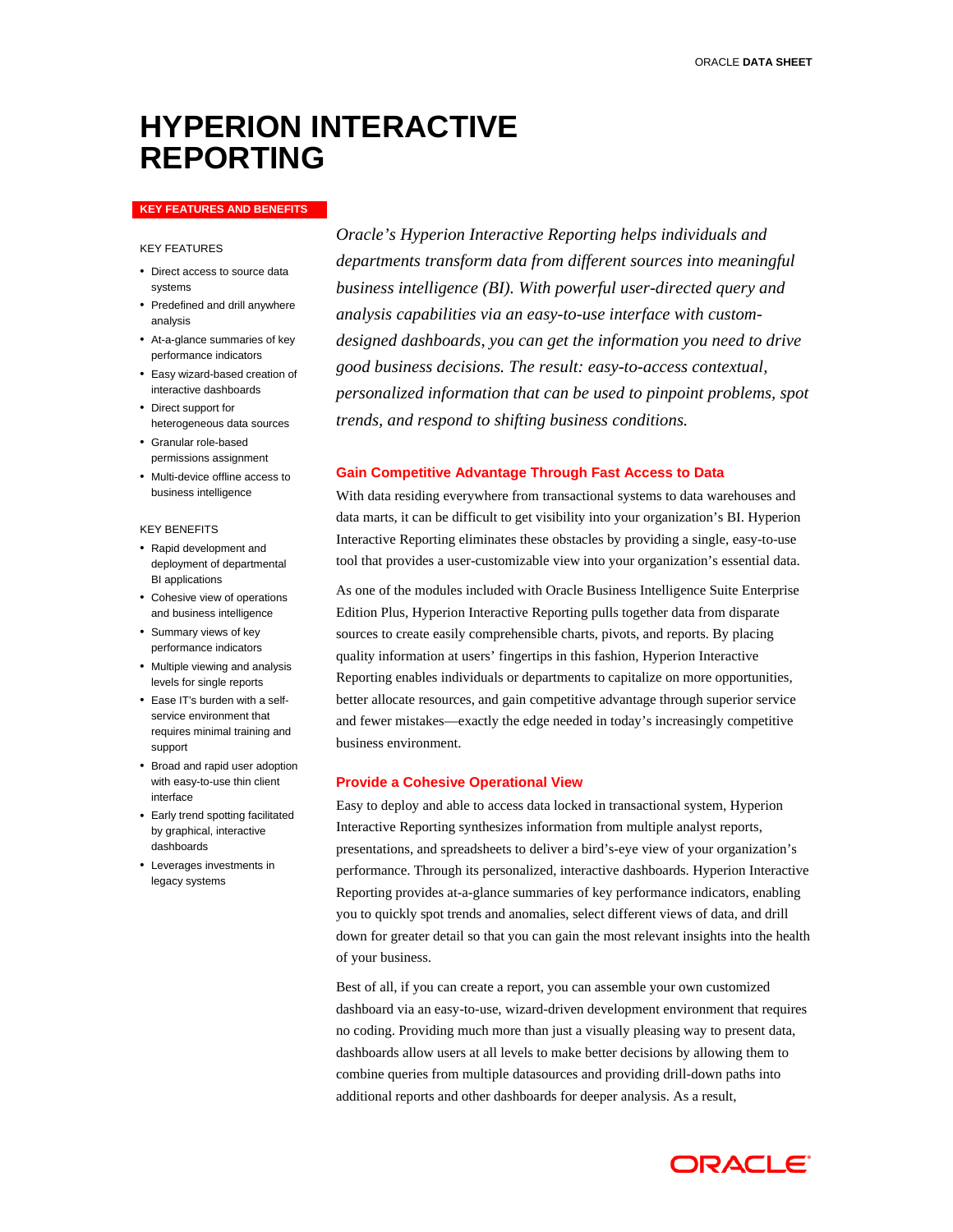ORACLE **DATA SHEET**

development costs for BI capabilities drop because the managers who best understand business needs are able to work with business analysts to quickly create dashboards—without help from the IT department.

## **Deliver Multiple Levels of Viewing and Analysis**

Not everyone in an organization has access to (or is allowed to view) the same information—a fact of life that in the past has necessitated the creation of multiple versions of a single report. Hyperion Interactive Reporting eliminates this headache by letting you deliver a single report that different users can interact with based on their varying privileges. In addition, the reports produced with Hyperion Interactive Reporting support both predefined and "drill anywhere" analysis, allowing users to instantly expand their ad hoc analyses by adding items to their data sets.

## **Gain Broad User Support Through Ease of Use and Access**

In the past, the complexity of BI tools has prevented many nontechnical users from taking advantage of them—in the end limiting these tools' usefulness because only a small subset of an organization's users actually adopts them for their workflows. Not so with Hyperion Interactive Reporting: By providing drag-and-drop functionality, Hyperion Interactive Reporting's intuitive thin client interface lets even the most nontechnical users quickly create their own analyses. Power users, analysts, and IT professionals simply create common data models, which managers then access, selecting the information they want to view, specifying how that info is sorted, defining filters, and even creating computed items. These same users can also choose among a variety of options for displaying that information, including charts, gauges, and pivots for "cross-tab" reporting. Conditional formatting further enables a management-by-exception paradigm.

Further easing adoption, Hyperion Interactive Reporting allows mobile employees, customers, and partners to view business information even when they're offline for example, making it possible for managers to prepare presentations with rich analytic content while traveling to a meeting.

#### **Quickly Unlock Data from a Variety of Sources**

There's no question that the best business decisions arise from the most complete knowledge of an organization. Hyperion Interactive Reporting facilitates sound decision-making by providing connectivity to leading relational databases, letting you access and analyze data from transactional systems, data warehouses, and data marts. You can even access both data and metadata from multiple sources on one report, gaining the ability to provide side-by-side analysis.

## **Minimize IT Involvement**

With Hyperion Interactive Reporting, you can define granular permissions for viewing, modifying, scheduling, and publishing content, as well as managing users. And by delegating administration, you create self-sufficient user communities that rely very little on scarce IT resources.

In addition, as part of Oracle's enterprise performance management (EPM) system, Hyperion Interactive Reporting shares common administration, user management,